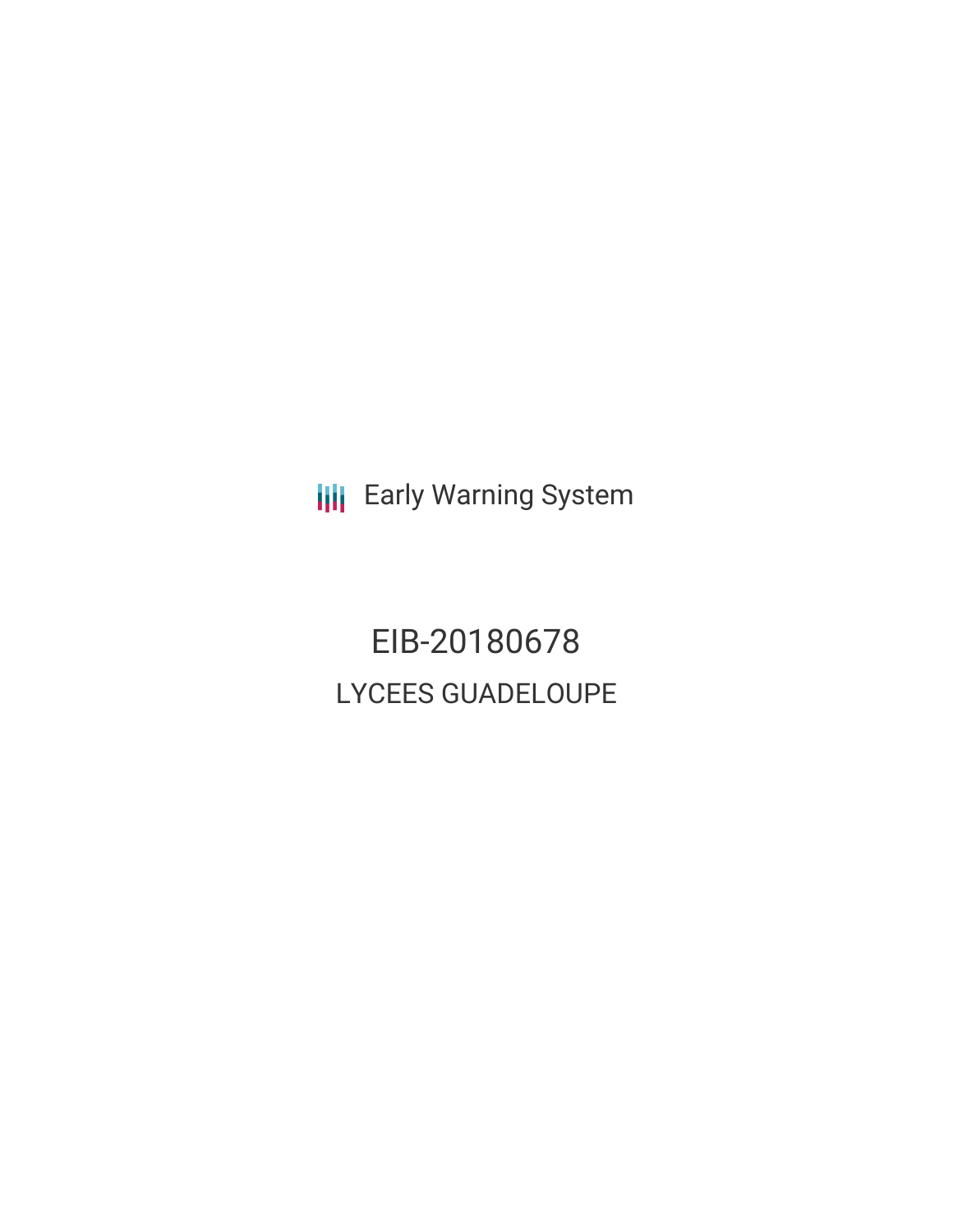# **Quick Facts**

| <b>Countries</b>               | France                         |
|--------------------------------|--------------------------------|
| <b>Financial Institutions</b>  | European Investment Bank (EIB) |
| <b>Status</b>                  | Proposed                       |
| <b>Bank Risk Rating</b>        | U                              |
| <b>Borrower</b>                | REGION GUADELOUPE              |
| <b>Sectors</b>                 | <b>Education and Health</b>    |
| <b>Investment Type(s)</b>      | Loan                           |
| <b>Investment Amount (USD)</b> | $$103.12$ million              |
| <b>Loan Amount (USD)</b>       | \$103.12 million               |
| <b>Project Cost (USD)</b>      | \$207.38 million               |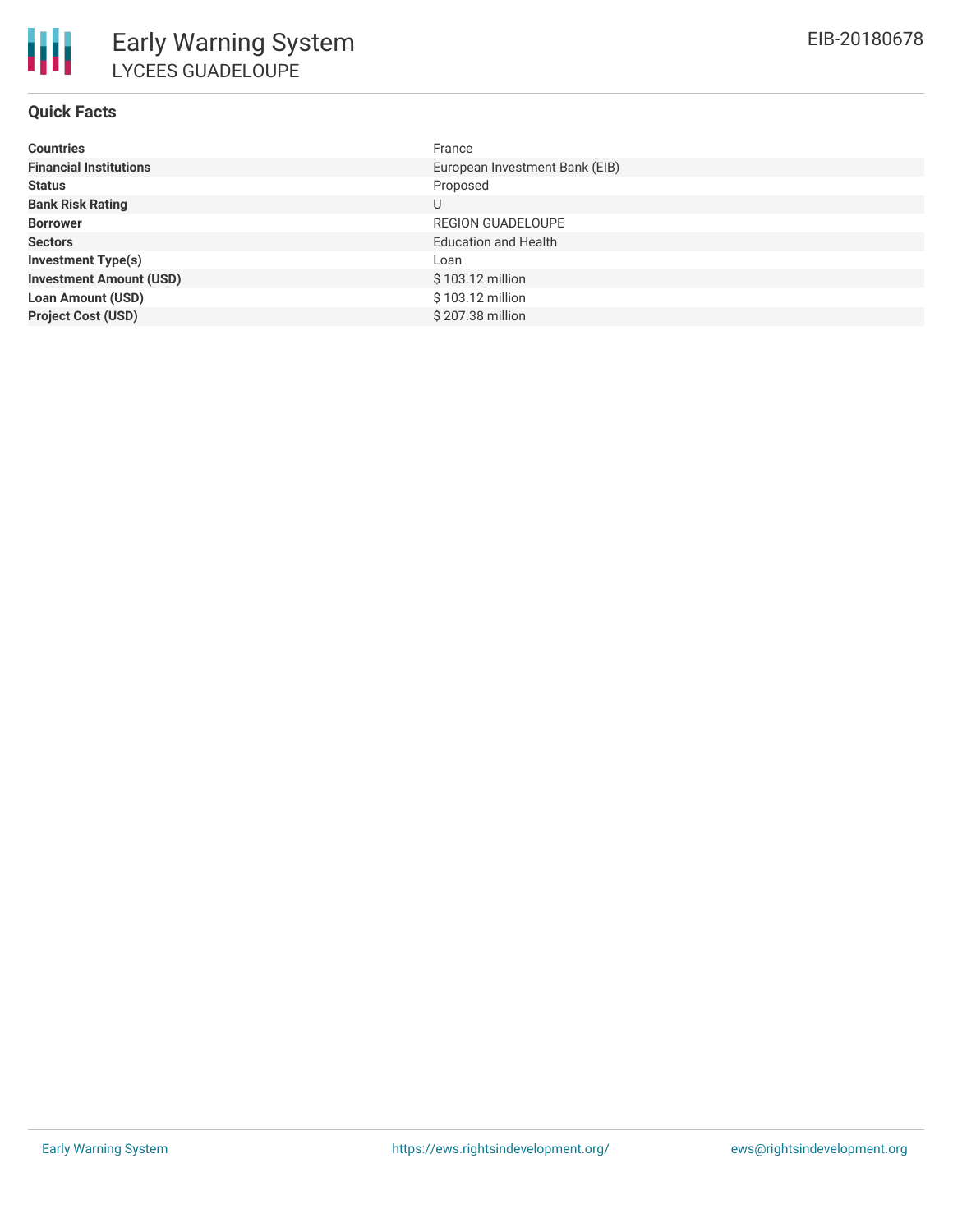

### **Project Description**

According to EIB website, the project includes the construction, renovation and extension of 1 public high school general education, 1 Regional Center of Professional Training (CRFP), 2 gymnasiums attached to high schools, 1 boarding school of success and 1 vocational high school including a boarding school for the Guadeloupe Region in France. The project is part of the Multiannual Investment Program (2018-2020) of the Guadeloupe Region. It focuses on improving and restructuring school infrastructure, seismic risk management, and accessibility to people with disabilities.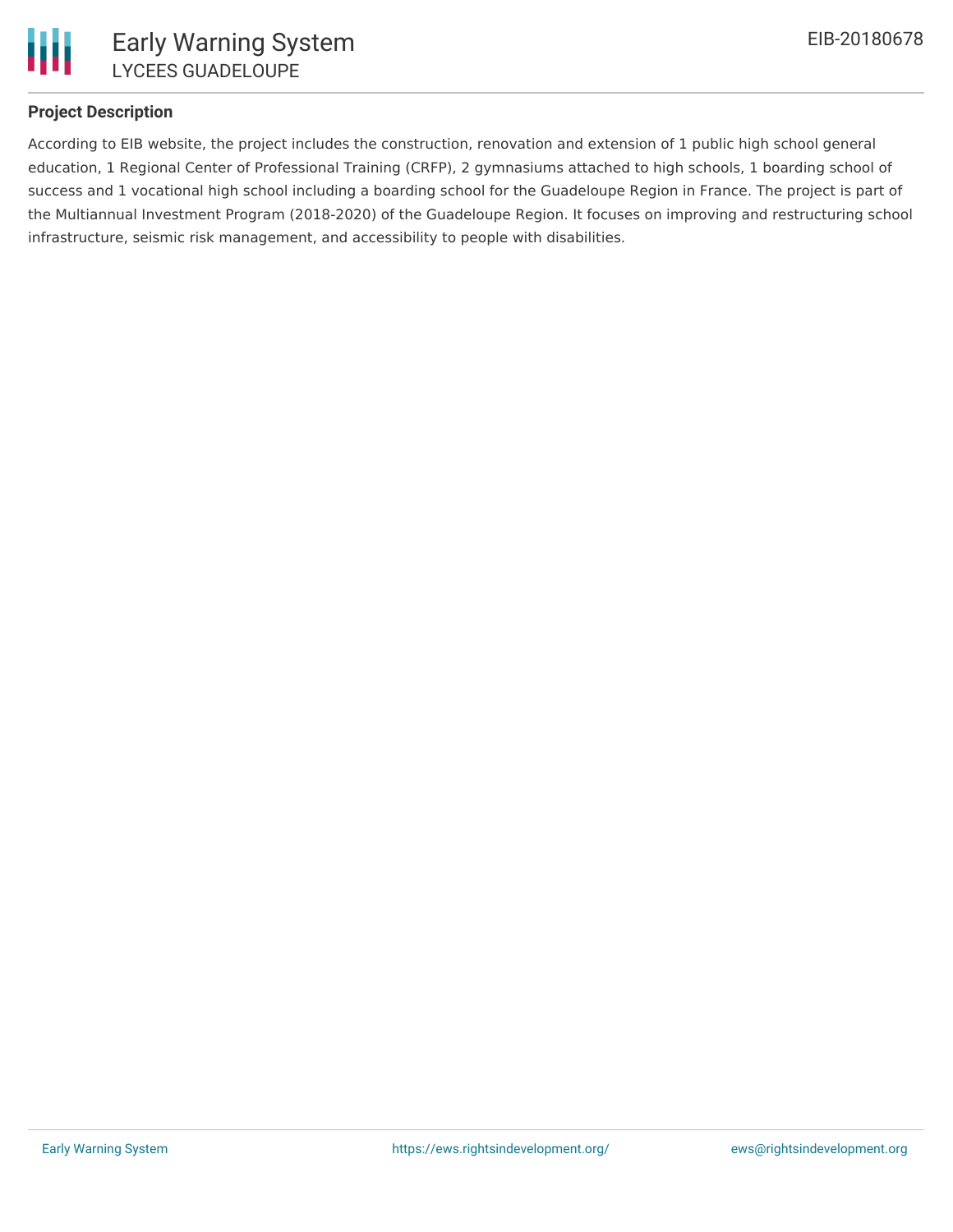#### **Investment Description**

European Investment Bank (EIB)